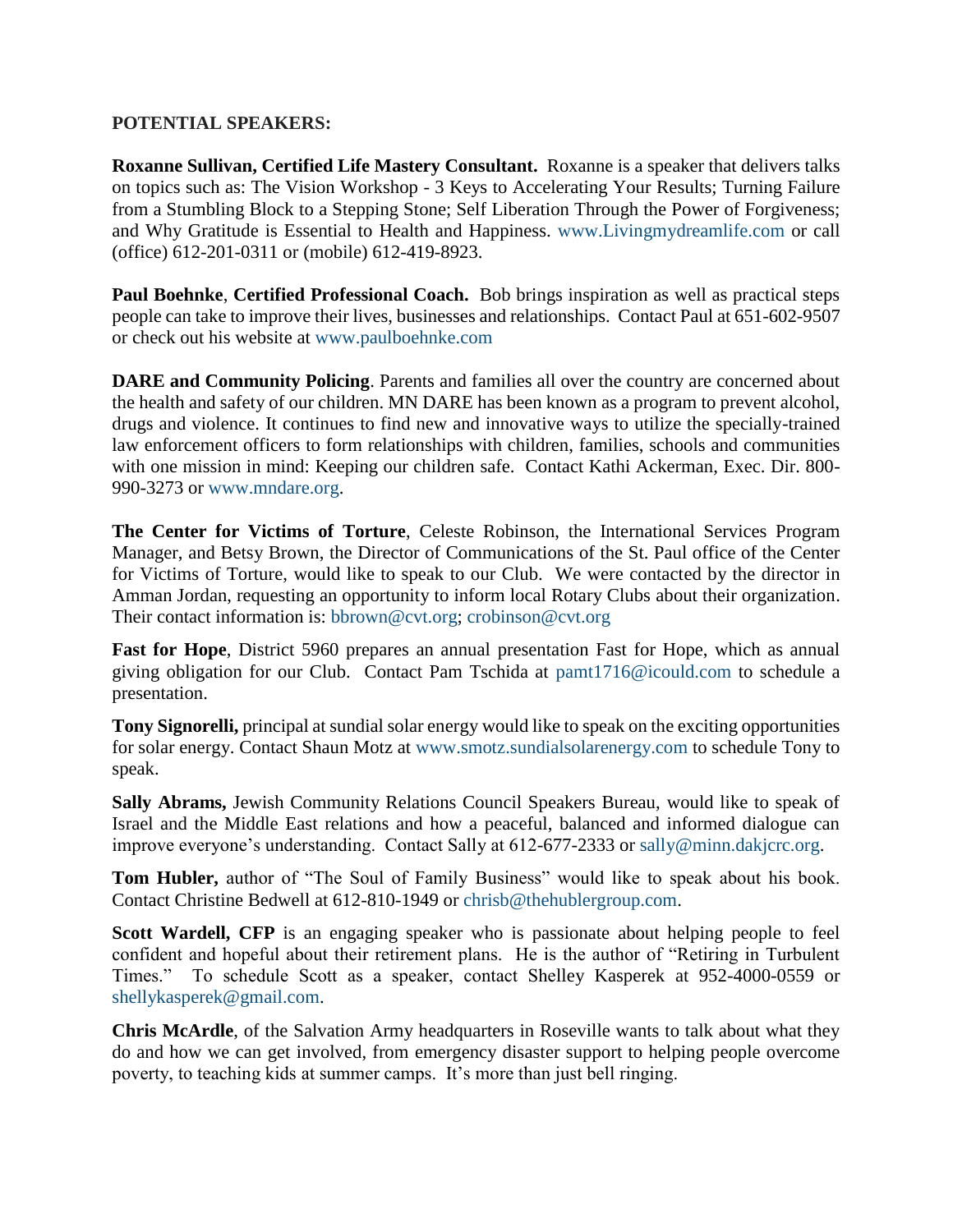**Andra Watkins**, featured in The Rotarian January 2017, she is one of the few living people to walk the 444-mile Natchez Trace, a life-changing adventure she took with her 80-year old father. She is the author of To Live Forever: An Afterlife Journey of Meriwether Lewis and Not Without My Father: One Woman's 444-Mile Walk of the Natchez Trace. She is also a Rotarian! [andra@andrawatkins.com](mailto:andra@andrawatkins.com) or 843-870-0888 or [www.andrawatkins.com.](http://www.andrawatkins.com/)

**Bob Showers**, author The Twins in the Dome, focusing on interviews with legends such as Tom Kelly, Kent Hrbek and Torii Hunter. [Showers34240@msn.com](mailto:Showers34240@msn.com) or 952-884-7574.

**Ten Thousand Villages**, a nonprofit, fair trade retailer of artisan-crafted home décor, personal accessories and gift items from around the globe, they would love to tell their story. They have a retail outlet located at 520 Selby Ave., St. Paul. Contact Kathy McGinley at [stpaul@tenthousandvillages.com](mailto:stpaul@tenthousandvillages.com) or 651-225-1043.

**Melanie Allen or Moira Grosbard, Attracting new members**. These speakers are willing to explain how to attract and keep new members by making the Club feel more inviting and making them feel welcome.

Melanie: [allens4617@yahoo.com](mailto:allens4617@yahoo.com) Moira: [mgrosbard@networkcareersinc.com](mailto:mgrosbard@networkcareersinc.com)

**Brooks Clifford, Digital Currencies**, Brooks has been involved with bitcoins since 2013 and speaks around the Twin Cities about how they can be used for both individuals and businesses. He has worked with organizations such as MN Secretary of State to help better understand this technology.

**Mike McFadden, Business and Community Leader,** shares the story of how the Cristo Rey Jesuit High School in Minneapolis has effectively educated minority students from low-income families and put them on a trajectory for success in college and in life. You may recall his name as the Republican nominee for US Senate against Al Franken. Currently, Mike is the Co-Founder of Pathfinder Companies, a Minnesota-based investment firm. He formerly practiced law with Cravath, Swaine & Moore. Contact him at: [mike@mikemcfadden.com.](mailto:mike@mikemcfadden.com)

**Patrick Donohue, Hill Capital Corporation, President and CEO**. Hill Capital Corporation was founded by people who share the vision of creating a pool of capital to invest in small businesses and support entrepreneurship. Hill Capital is conducting a direct public offering of common stock to create a regionally focused investment fund. [pd@hillcapitalcorp.com](mailto:pd@hillcapitalcorp.com) (651) 452-8448

**Shaun Irwin, President of the Anderson Agency.** His rags-to riches story is as literal as needing a job to feed his family so he started in the mail room, to eleven years later … he bought the agency! A nationally recognized author, speaker, consultant, and consumer advocate, he supports a variety of community and civic organizations. www. [shaunirwin@andersonagencyins.com.](mailto:shaunirwin@andersonagencyins.com) 612- 236-1784.

**Dakota Communities for a Lifetime** offers two presentations:

• where individual can age in place or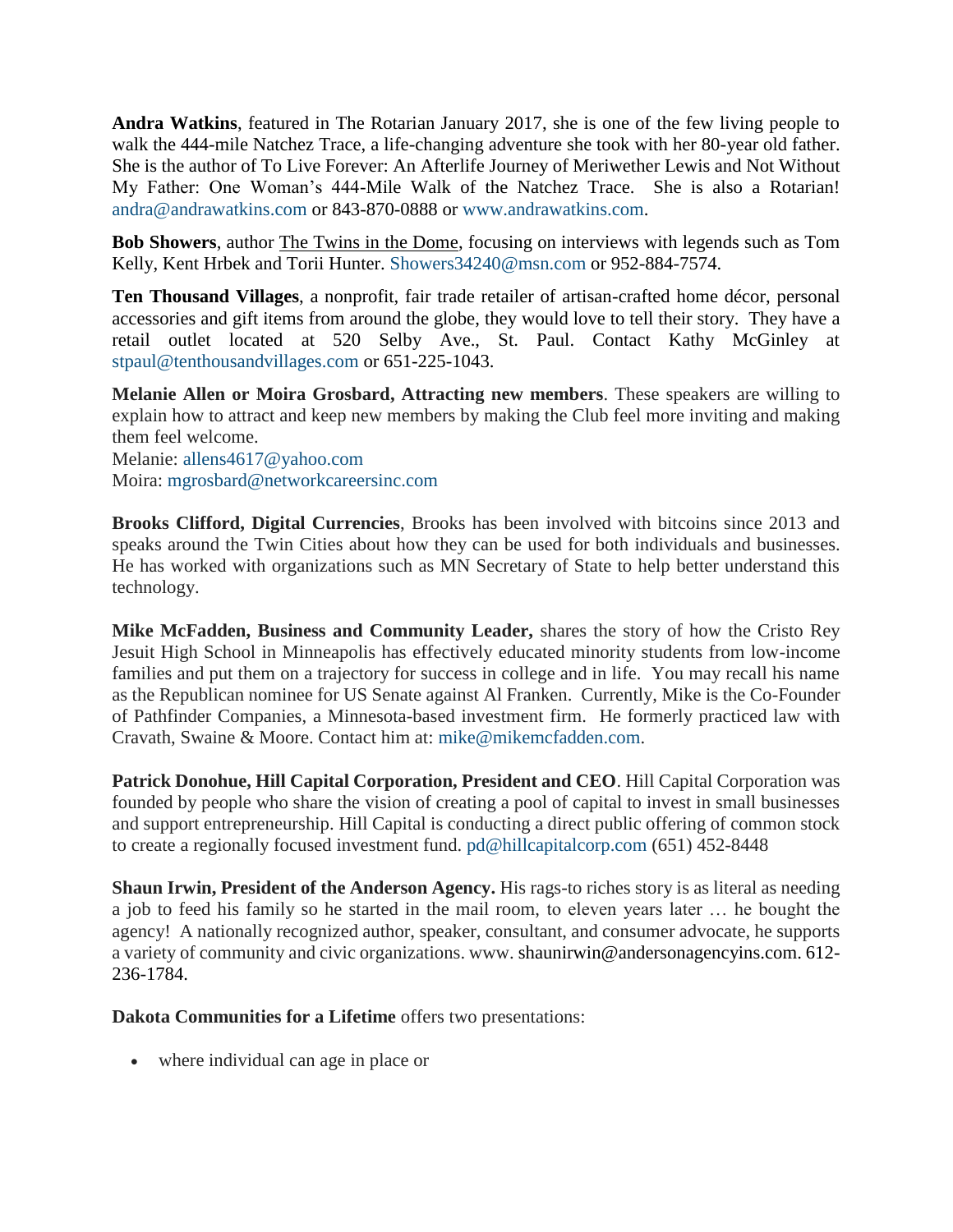• planning for your later years, a presentation to help individuals of all ages better prepare for their long-term care needs, such as staying in their home, finding community services, and how to finance various long-term care options.

Please contact Jess Luce if you are interested in scheduling a presentation at jess.luce@co.dakota.mn.us or call 651-554-6104.

**Mike Otto** is CEO of Fair & Square Remodeling. He started in home improvement at the age of 8, working side by side with his father to build custom cabinets. He honed his skills in cabinetry, high-end trim and masonry and has become a leader in establishing new ways to improve the home remodeling experience. He is also a professional speaker and occasional improvisational comedian, and shares his stories and experience about concrete methods for building trust and successful relationships with clients. Since he is a member of the Minneapolis Rotary Club, he is pleased to speak to other Rotarians at no cost. To schedule Mike as a speaker, contact Jennifer Schwartz, Admin. Asst. at 763-220-2504.

**Janel Anderson**, a speaker/coach/consultant with Working Conversations, is available to talk about creating straightforward, authentic communication. Anderson, who holds a doctorate in communications, talks about managing difficult discussions, effective communication in a virtual world, and more. She can be reached at 612.327.8026.

**John Braddock** has worked with a local church since 2011 to provide dental care to the uninsured poor. Currently 3 local dentists are volunteering to provide the care to local residents. He is available to talk about this program, and would bring a dentist to the meeting to participate. Reach John at 507-208-5614.

**Rick Shefchick**, author of From Fields to Fairways, is a former Pioneer Press writer. He's written several novels. He can be reached at [rshefchik@comcast.net.](mailto:rshefchik@comcast.net)

Scott Welle presents on "Health, Happiness and High Performance" to Rotary Clubs throughout the Metropolitan area. Excerpts from a recent presentation are available on YouTube at <http://youtu.be/VVs0J2X0dhw> Welle can be reached at sw@scottwelle.com or 612.990.1756. More at www.scottwelle.com.

**"Farming Today"** presentation covers how farmers raise better food while improving animal care and protecting the environment, how farmers contribute to the economy, how they've become leaders in the global food chain, and how farming continues to evolve with the help of science and technology. Farming Today is bought to you by Minnesota Farm Bureau, Minnesota Corn Growers Association and Minnesota Soybean Research & Promotion Council. If you have any questions, call Barbara at 800-711-0747 or e-mail at: [barbara@eidsonandpartners.com](mailto:barbara@eidsonandpartners.com)

**Store To Door, Services to Help Elderly Age in Place:** Mary Jo Schifsky, executive director of Store to Door, is available to talk about how the organization provides services to help the elderly age in place. The nonprofit, which also has ample volunteer opportunities for Rotarians, provides every-other week grocery delivery for seniors. Last year, Store to Door made more than 21,000 deliveries to 1,712 elders. Schifsky is available by email at [maryjo@storetodoor.org.](mailto:maryjo@storetodoor.org)